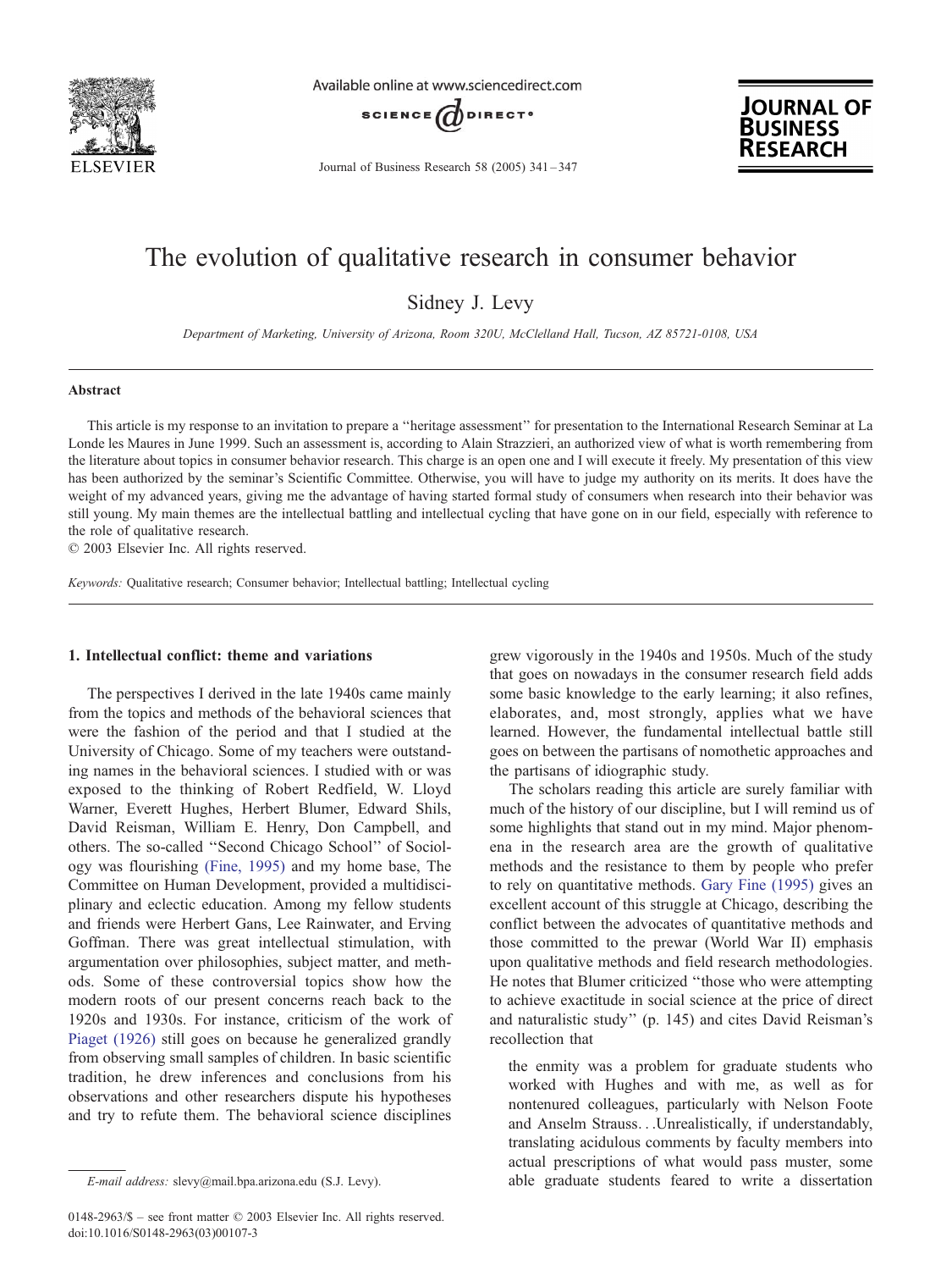without tables in it...I sometimes had the dismal experience of having as a doctoral candidate someone who had been a spirited undergraduate and watching that person become more timid and less original as time went by. (Reisman, in [Berger, 1990, p](#page--1-0). 63)

More than 50 years later, when I ran a workshop on qualitative research, one of the doctoral students responded with this fretful statement:

I suppose what I mean is that there has to be a certain consistency in epistemology, ontological assumptions, and the use of techniques of data collection and presentation. Why do we have to constantly justify the use of certain techniques, and why do we willingly or unwillingly participate in perpetuating the dominance of a particular discourse of ''doing research;'' in other words, why are we ashamed to be purely qualitative, just as we are not ashamed to be purely quantitative? I find that I am constantly grappling with this in my own research, and would like to find a way of dealing with this issue, so that we can have other ways of collecting, analyzing, and presenting data.

One wonders about the persistence of this contentiousness, and the lack of objectivity shown by so many academicians with doctorates to their names. These remarks are true for fields other than marketing: a professor of finance recently raved in my presence that he hated the behavioral people he believed were ruining his field. This struggle has a certain one-sidedness to it as the quantitative people have the dominant paradigm and the greater power. Scholars who are interested in qualitative research usually understand the role of measurement and do not deny its value and even the need for it in the large place it occupies in the activities of the research world. They believe that they are bringing new and useful insights to the marketing field. These scholars mainly would like to be free to do their kinds of research, to get it published, and to be hired as regular members of a faculty. However, generally, the dominant paradigm people resist, show great hostility, and at many schools refuse to hire any faculty who are qualitatively oriented. They behave defensively, foolishly acting as though their livelihoods are threatened by the projective techniques and ethnographies that will replace surveys, regressions, and multivariate methods. At the 1989 conference of the Association for Consumer Research, they complained fearfully that qualitative researchers might be taking over the conference. They also attack, looking down on the qualitative people, and sneer at them as if they were chiropractors or dentists who could not succeed as physicians. At a recent conference of the American Marketing Association, one participant implied that qualitative researchers are like modern artists who do unrealistic, distorted work because they are not competent at drawing: that is, unlike Picasso who we knew could really draw, they

supposedly cannot properly measure and hold their work up to the criteria that govern scientific research. The oddity here is that an ethnography or thick description surely captures a situation more realistically than a particular statistic, no matter how large the sample or whatever the level of confidence.

### 2. Conflict and cycling of ideas

However, the ebb and flow of intellectual conflict is an ordinary thing, in the nature of science, and is a requirement for ideas to demonstrate their viability. It does not afflict qualitative consumer researchers only. The prewar sociologists at Chicago resisted the incoming proponents of quantitative methods, just as historians who pursue the ancient tradition of qualitative study of the past sputtered and fumed when the cliometricians arrived with their threatening statistical techniques for measuring history and their use of tables as well as tales.

Often, of course, the emotional component of the critics' reactions is so great as to have little to do with the science of the matter. Real scholars are calmer, having a comprehension of the variety of ways science goes on and understanding that ultimately it should address itself to rival hypotheses and whether they can be shown to be false. Like the presumption of innocence in law, any generalization—whether drawn from qualitative or quantitative study—may be taken as valid until there is evidence that it is not true; then, the exception does not prove the rule (except in the sense of testing it) but provides an occasion for fresh theory or insight. All researchers make observations of some kinds, draw inferences from those observations to arrive at their preferred ways of explaining the phenomena they have observed and how generally they occur. However, there are many ways of doing that. I am reminded of a research meeting at which a psychologist told the head of a pharmaceutical company that some consumers were stomach-oriented and others were anal-oriented when it came to taking laxatives. The executive asked ''How many are there of each type?" and the psychologist replied, ''Enough of them, sir!''—and undoubtedly there are.

The differences in approaches became apparent in the 1930s when the influx of European scholars brought to America and to the business world quantitative methods as in the survey and panel methods of Paul Lazarsfeld [\(Laz](#page--1-0)arsfeld, 1940) and depth techniques as in the psychoanalytic interpretations of Ernest Dichter. [Hal Kassarjian \(1994\)](#page--1-0) describes in detail these European roots. His informative chapter appears in the valuable overview of research traditions in marketing provided by [Laurent et al. \(1994\).](#page--1-0)

The study of consumer behavior gained momentum in the late 1940s and 1950s, especially as its value was embraced by advertising agencies on behalf of their clients. A lot of that work was proprietary and did not appear in journals—and the Association for Consumer Research and